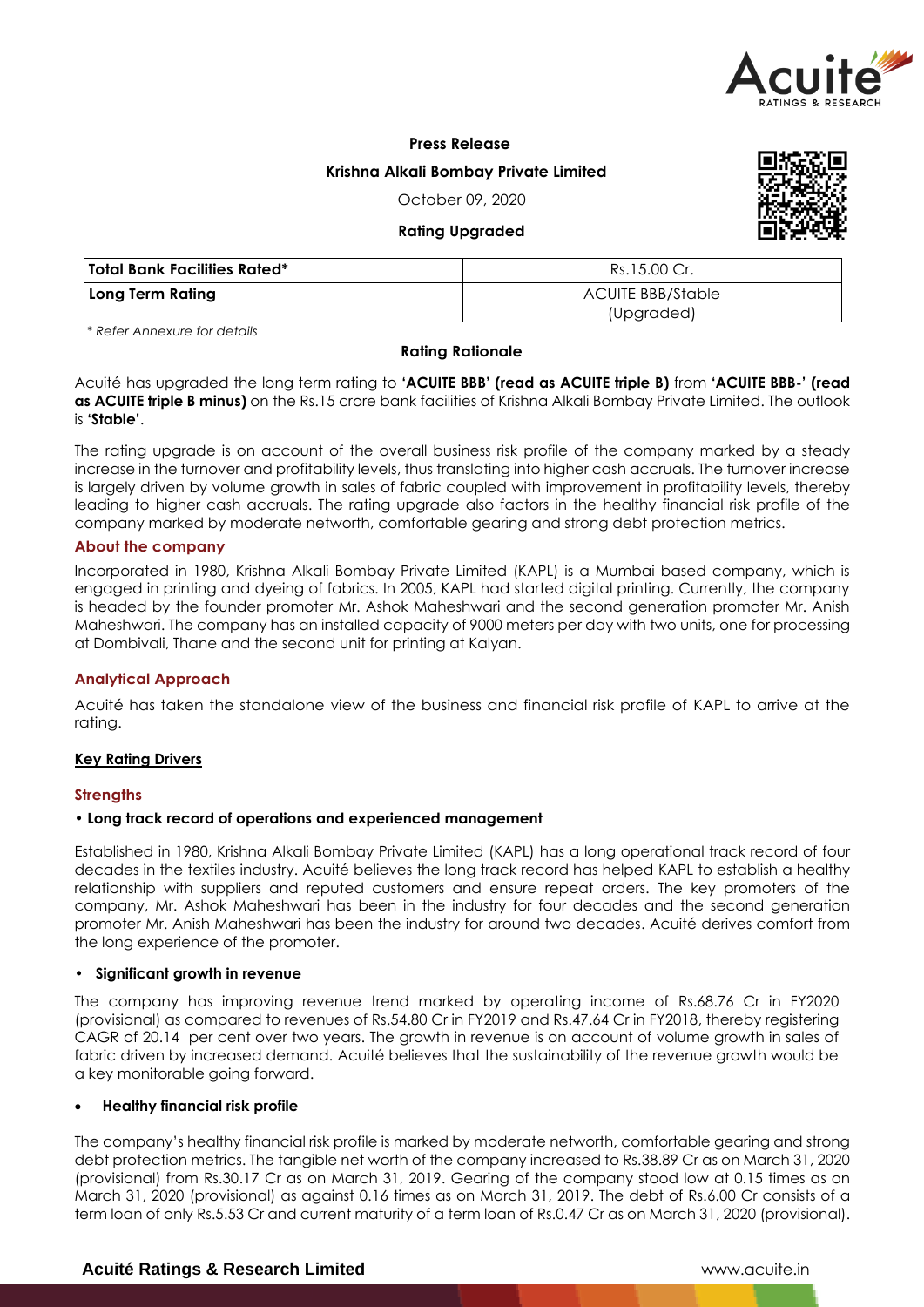

The Total outside Liabilities/Tangible Net Worth (TOL/TNW) stood comfortable at 0.61 times as on March 31, 2020 (provisional) as against 0.52 times as on March 31, 2019. The strong debt protection metrics of the company is marked by Interest Coverage Ratio at 33.15 times as on March 31, 2020 (provisional) and Debt Service Coverage Ratio at 13.28 times as on March 31, 2020 (provisional). Net Cash Accruals/Total Debt (NCA/TD) stood at 2.00 times as on March 31, 2020 (provisional). Acuité believes that going forward the financial risk profile of the company will remain healthy backed by steady accruals and no major debt-funded capex plans.

### **Weakness**

### **Working capital intensive nature of operations**

The working capital intensive nature of operations of the company is marked by Gross Current Assets (GCA) of 264 days in 31st March 2020 (provisional) as compared to 236 days in 31st March 2019. The debtor period stood high at 145 days on 31st March 2020 (provisional) as compared to 123 days on 31st March 2019. Further, the inventory holding is high at 120 days on 31st March 2020 (provisional) as compared to 87 days as on 31st March 2019. Acuité believes that the working capital operations of the firm will remain almost at the same levels as evident from high inventory holding period and stretched receivables.

### • **Susceptibility of profitability to volatility in raw material prices**

Profitability margins are susceptible to changes in cotton prices which are highly volatile and commoditised product. Any abrupt change in cotton prices due to supply-demand scenario and government regulations of changes in minimum support price (MSP) can lead to distortion in market prices and affect the profitability of players across the cotton value chain.

# **Rating Sensitivity**

- Sustainability in their growth in scale of operations and profitability margin
- Improvement in working capital management

### **Material Covenant**

None

# **Liquidity Profile: Strong**

The company's liquidity is strong marked by sufficient net cash accruals of Rs.12.01 Cr as on March 31, 2020 (provisional) as against long term debt repayment of Rs.0.47 Cr over the same period. The current ratio stood strong at 2.72 times as on March 31, 2020 (provisional) as compared to 3.03 times as on March 31, 2019. The fund based limit remained unutilised over the twelve months ended August, 2020. The company has neither availed loan moratorium nor applied for any additional COVID loan. The cash and bank balances of the company stood at Rs.2.60 Cr as on March 31, 2020 (provisional) as compared to Rs.4.48 Cr as on March 31, 2019. However, the working capital intensive nature of operations of the company is marked by Gross Current Assets (GCA) of 264 days on 31st March 2020 (provisional) as compared to 236 days on 31st March 2019. Going forward, Acuité believes the liquidity of the company will remain strong marked by steady cash accruals and modest networth base.

### **Outlook: Stable**

Acuité believes that the outlook on Krishna Alkali Bombay Private Limited will remain 'Stable' over the medium term on account of the experienced management, a long track record of operations, steady business risk profile and healthy financial risk profile. The outlook may be revised to 'Positive' in case of significant growth in revenue or operating margins from the current levels while improving its working capital management. Conversely, the outlook may be revised to 'Negative' in case of a decline in revenue or operating margins, deterioration in financial risk profile or further deterioration in its working capital cycle.

# **About the Rated Entity - Key Financials**

|                  | Jnit    | <b>FY20 (Provisional)</b> | FY19 (Actual) |
|------------------|---------|---------------------------|---------------|
| Operating Income | Rs. Cr. | 68.76                     | 54.80         |
| <b>PAT</b>       | Rs. Cr. | 8.84                      | 4.881         |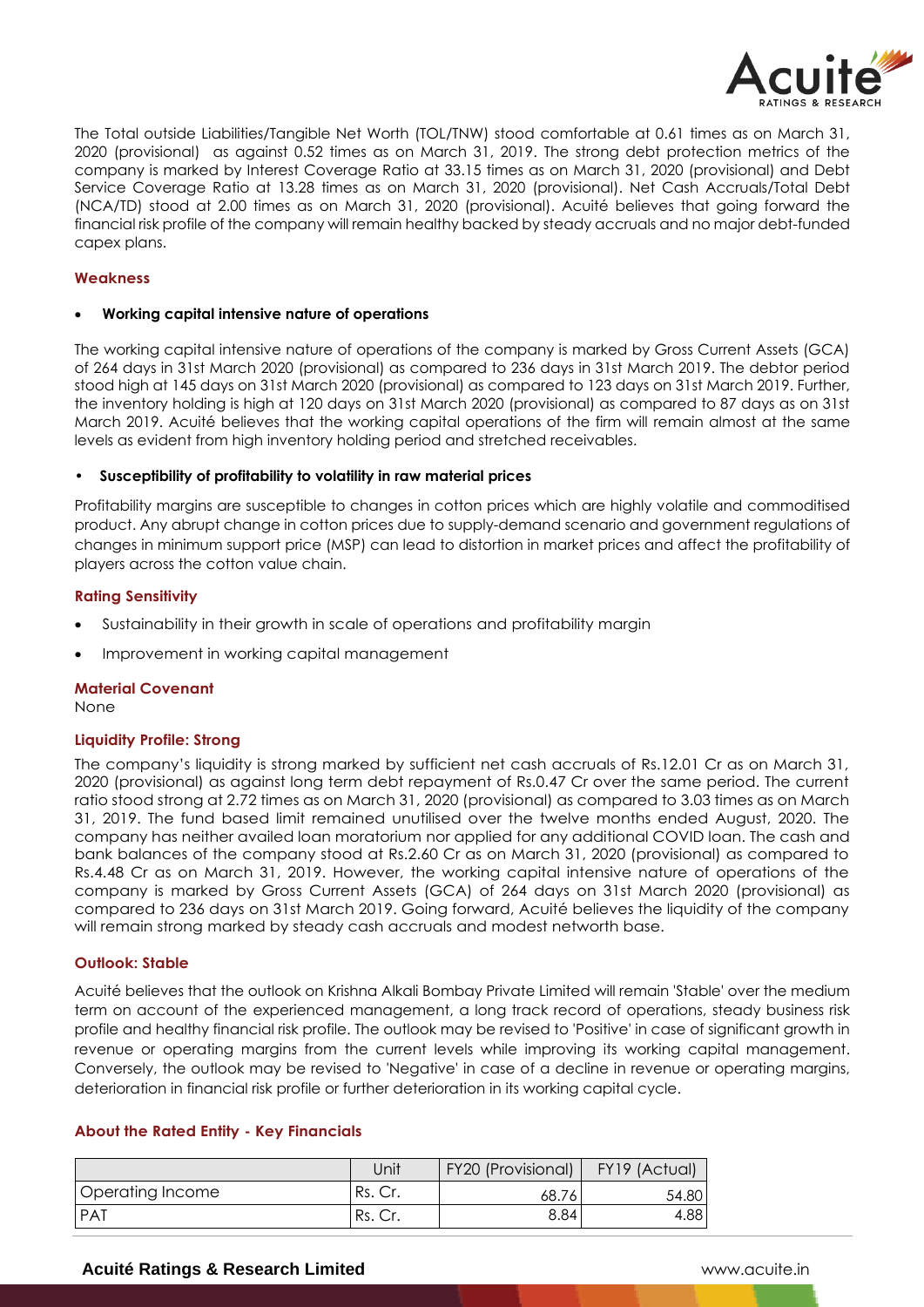

| <b>PAT Margin</b>             | $\frac{1}{2}$ | 12.86 | 8.90  |
|-------------------------------|---------------|-------|-------|
| Total Debt/Tangible Net Worth | Times         | 0.15  | 0.16  |
| <b>PBDIT/Interest</b>         | Times         | 33.15 | 18.76 |

### **Status of non-cooperation with previous CRA** Not Applicable

**Any other information**

Not Applicable

# **Applicable Criteria**

- Default Recognition https://www.acuite.in/view-rating-criteria-52.htm
- Manufacturing Entities https://www.acuite.in/view-rating-criteria-59.htm
- Financial Ratios And Adjustments- https://www.acuite.in/view-rating-criteria-53.htm

# **Note on complexity levels of the rated instrument**

https://www.acuite.in/view-rating-criteria-55.htm

# **Rating History (Upto last three years)**

| Date        | Name of Instrument /<br><b>Facilities</b> | Term      | Amount (Rs. Cr.) | <b>Ratings/Outlook</b>                  |
|-------------|-------------------------------------------|-----------|------------------|-----------------------------------------|
|             | Term Loan                                 | Long Term | 5.50             | <b>ACUITE BBB-/Stable</b><br>(Assigned) |
|             | Term Loan                                 | Long Term | 2.16             | <b>ACUITE BBB-/Stable</b><br>(Assigned) |
| 12-Mar-2019 | Cash Credit                               | Long Term | 4.00             | <b>ACUITE BBB-/Stable</b><br>(Assigned) |
|             | Proposed bank facility                    | Long Term | 3.34             | <b>ACUITE BBB-/Stable</b><br>(Assigned) |

# **\*Annexure – Details of instruments rated**

| <b>Name of the Facilities</b> | Date of<br><b>Issuance</b> | Coupon<br>Rate           | Maturity<br>Date         | Size of the<br><b>Issue</b><br>(Rs. Cr.) | <b>Ratings/Outlook</b>                  |
|-------------------------------|----------------------------|--------------------------|--------------------------|------------------------------------------|-----------------------------------------|
| Term Loan                     | Not.<br>Available          | <b>Not</b><br>Applicable | Not Available            | 4.00                                     | <b>ACUITE BBB/Stable</b><br>(Upgraded)  |
| Term Loan                     | Not<br>Available           | Not<br>Applicable        | Not Available            | 2.16                                     | <b>ACUITE BBB/Stable</b><br>(Upgraded)  |
| Cash Credit                   | Not.<br>Applicable         | <b>Not</b><br>Applicable | <b>Not</b><br>Applicable | 5.50                                     | <b>ACUITE BBB/Stable</b><br>(Upgraded)  |
| Proposed bank facility        | Not<br>Applicable          | <b>Not</b><br>Applicable | <b>Not</b><br>Applicable | 3.34                                     | <b>ACUITE BBB/Stable</b><br>(Upgraded)) |

# **Contacts**

| Analytical                               | <b>Rating Desk</b>      |
|------------------------------------------|-------------------------|
| Pooja Ghosh                              | Varsha Bist             |
| Head-Corporate and Infrastructure Sector | Senior Manager - Rating |
| Ratings Tel: 033-6620 1203               | Desk Tel: 022-67141160  |
| pooja.ghosh@acuite.in                    | rating.desk@acuite.in   |
| Kaustav Saha                             |                         |
| Senior Rating Analyst-Rating Operations  |                         |
| Tel: 033-6620-1211                       |                         |
| kaustav.saha@acuite.in                   |                         |